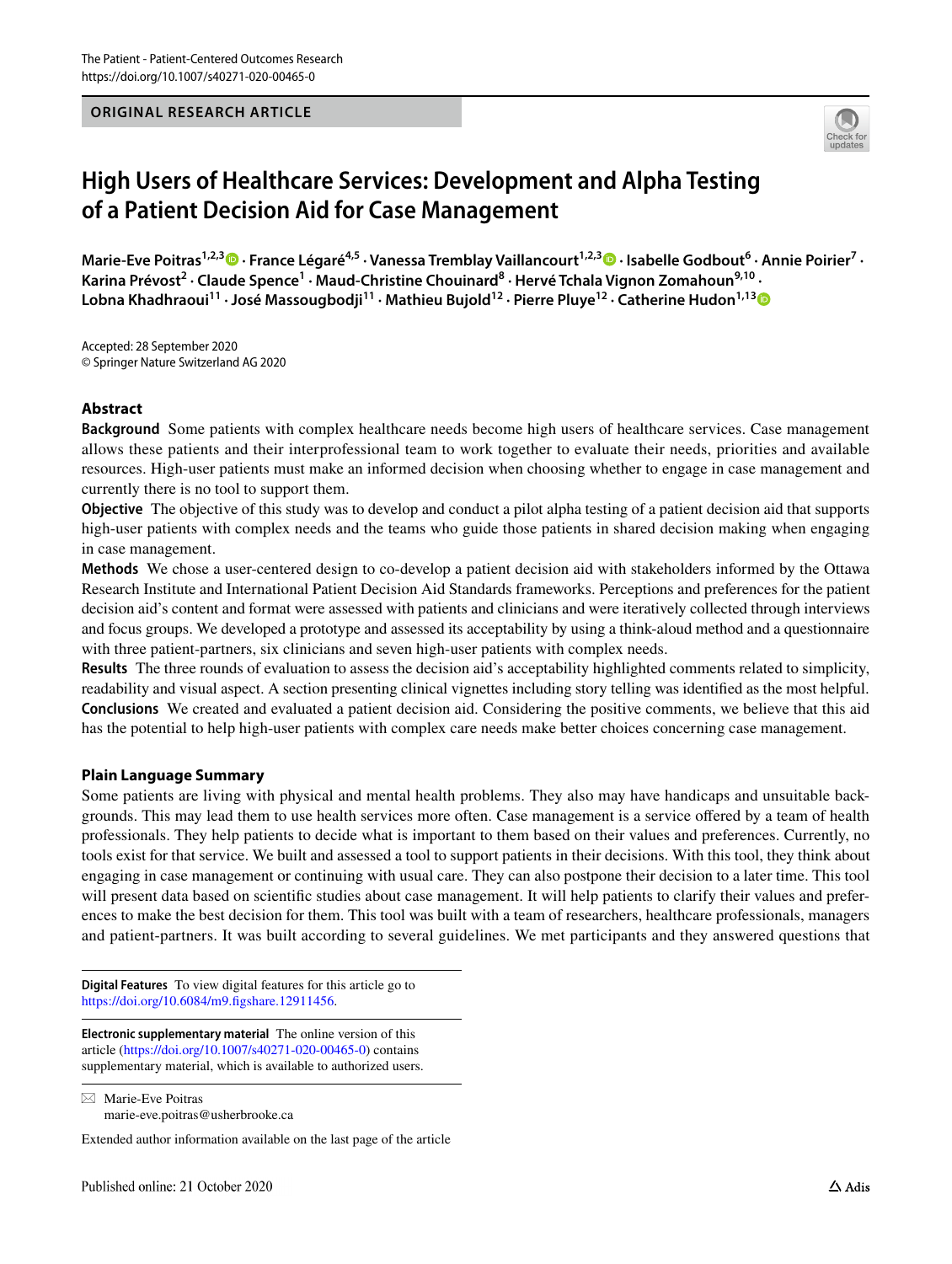helped us to build our tool. We also ensured the tool was acceptable to them. The most frequent comments were to make it simpler and to use simple vocabulary. The look was also important for the participants. The latter found that the section where patients could write their own story was useful. Patients also found that reading stories about other patients like them was helpful. Our tool will help patients with complex care needs make better choices concerning their health based on their values and scientifc data.

### **Key Points for Decision Makers**

Complex interventions such as case management need to be better described so that they can be improved by researchers and better translated to patients.

Current guidelines for the creation of a patient decision aid are not optimal for complex interventions that depend on multiple elements.

The co-creation of a patient decision aid must involve several stakeholders such as patient-partners, decisionmakers and clinicians.

### **1 Introduction**

"Patients with complex care needs" is a term used to describe a subpopulation of patients with multimorbidity, psychiatric comorbidities and/or psychosocial factors with or without functional limitations [[1,](#page-7-0) [2](#page-7-1)]. Their level of independence and functionality may bring a part of this population to use healthcare services more frequently (high users) and involve more complexity than the general population  $[1, 3–6]$  $[1, 3–6]$  $[1, 3–6]$  $[1, 3–6]$ . A recent systematic review on high users showed that they are generally older and experience multiple chronic conditions [\[7](#page-7-4)]. They often have circulatory diseases and mental and behavioural disorders [[7\]](#page-7-4). For the remainder of the article, we use the term "patients" and it will refer to patients with complex care needs and who are high users of healthcare services. In the Province of Quebec (Canada), the majority of those patients are elderly women who present with coronary heart diseases or diabetes mellitus [\[8](#page-7-5)]. Some of them are persistent high users and others are occasional users [\[8](#page-7-5)]. More than 80% of these patients have chronic conditions such as asthma, chronic obstructive pulmonary disease, diabetes, hypertension and atherosclerosis [\[9](#page-7-6), [10](#page-8-0)]. In Canada, which has a publicly funded health system [\[11\]](#page-8-1), those patients are responsible for 50% of the expenditures [\[12\]](#page-8-2). Clinicians must better address patients' needs to improve patient-related outcomes by using patient-centred care that is adapted for patients with complex conditions [[13\]](#page-8-3).

Case management (CM) may help support those specifc patients and their clinicians [[14\]](#page-8-4). Case management programmes involve both an interprofessional team (nurses,

physician, social workers) and the patient to work together to evaluate needs, priorities and available resources [\[15–](#page-8-5)[18\]](#page-8-6). Case managers plan, facilitate and coordinate patient-centred healthcare to provide patients with the right service at the right time [\[18](#page-8-6), [19\]](#page-8-7). Moreover, they also provide education, selfmanagement support and offer a personalised service allowing direct communication. Case management can reduce emergency department visits, improve patients' quality of life and increase clinicians' satisfaction [\[6](#page-7-3), [20\]](#page-8-8). However, it requires a high level of engagement from both patients and clinicians to produce positive outcomes [\[19\]](#page-8-7).

To decrease patients' decisional confict, the use of shared decision making is known to have a positive impact on both the patient and healthcare providers [\[21\]](#page-8-9). The purpose of shared decision making is to help patients understand the evidence-based healthcare involved in their care before making any decision and to help practitioners explore and consider patient values related to the decision. It helps patients clarify their values and identify the infuence of external societal pressures, allowing them to regain control over their health and to be comfortable with their decisions. From this process, patients can have clear and realistic expectations about their care, and they become more aware of the conficting aspects of the decision [\[22–](#page-8-10)[25](#page-8-11)]. Shared decision making is also known to improve patients' affective, behavioural and health outcomes [\[26\]](#page-8-12). In such a model, patients and clinicians relate to, and infuence, each other as they collaborate in making the right decision corresponding to patients' values and needs.

Although some tools have been developed for shared decision making for specifc populations, currently, there is no patient decision aid (PtDA) promoting an interprofessional approach supporting these patients in their decision-making process to engage in CM. This study aims to develop and evaluate a PtDA to help patients in engaging in CM, which presents the following options: (1) to engage in CM; (2) to not engage in CM; or (3) to postpone their decision and to assess its acceptability.

### **2 Methods**

We obtained approval to conduct this study from the Ethics Committee of the Centre Intégré Universitaire de Santé et de Services Sociaux du Saguenay-Lac-Saint-Jean.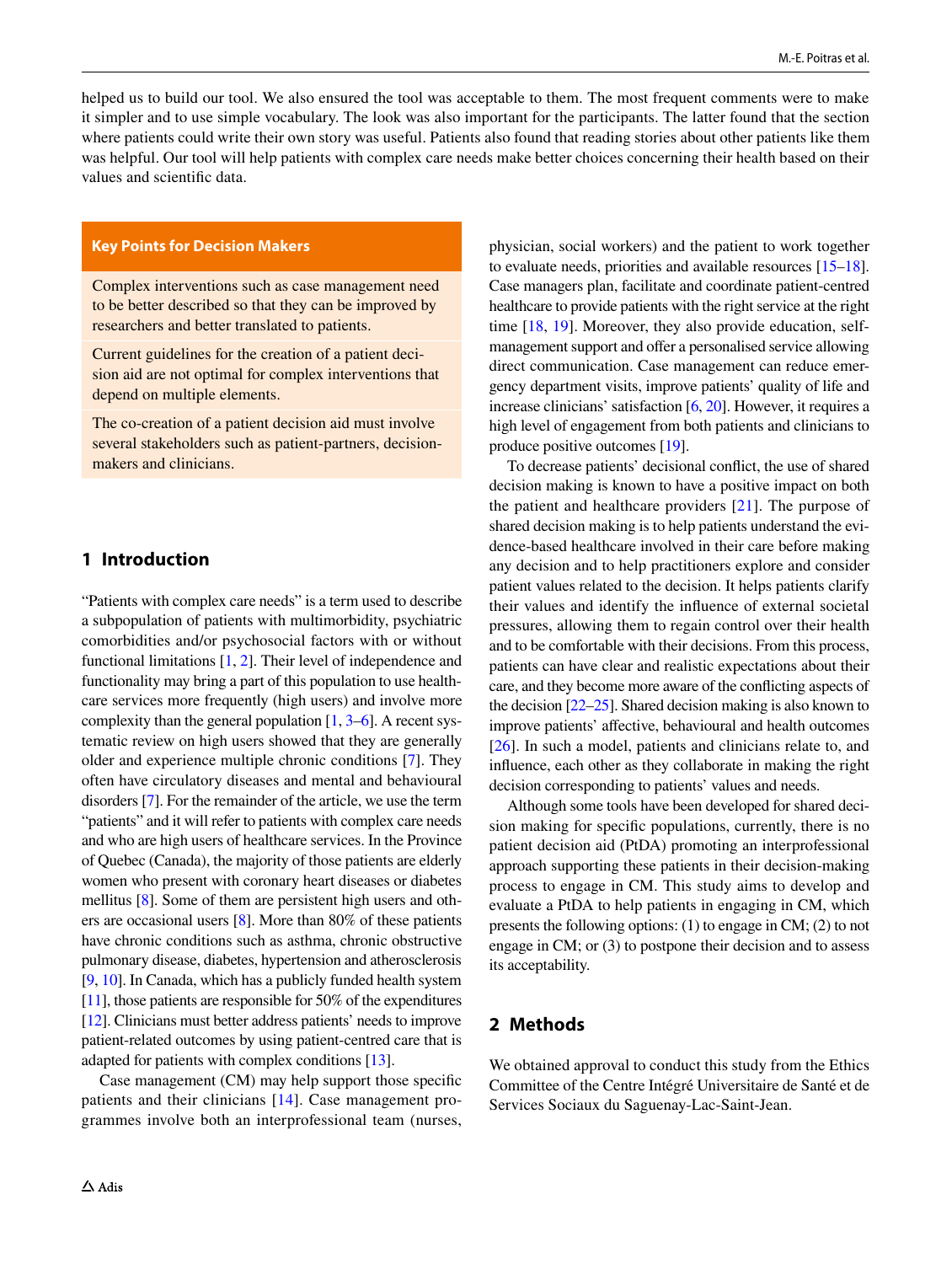### **2.1 Theoretical Frameworks and Conceptual Models**

We used the Ottawa Decision Support Framework [\[24\]](#page-8-13), a highly relevant, evidence-based theoretical model including input from several domains that facilitates the development of interventions for healthcare providers involving shared decision making [[27](#page-8-14)]. It allows professionals to improve the quality of decision processes through the evaluation of what could infuence decision making. The interprofessional shared decision-making conceptual model [[28](#page-8-15)] also guided the creation of our primary care PtDA allowing all stake-holders [[29](#page-8-16)] to share their knowledge. This model allows the adaptation of the aid in response to the actual needs of current health and social services networks and therefore uses an integrative and coherent approach. As suggested by Coulter et al. [\[30](#page-8-17)], we also based our work on the usercentred design [\[31\]](#page-8-18) conceptual model, which is a proven framework for the development of products and services. The user-centred design model is an iterative method allowing optimisation of the user experience and maximisation of usability and understandability [[32](#page-8-19)]. Finally, we also used the criteria of the International Patient Decision Aid Standard [[33\]](#page-8-20) to produce a good-quality and efective PtDA. Figure [1](#page-2-0) illustrates the methodology used and the four design steps needed prior to the prototype drafting.

#### **2.2 Development of the Decision Aid**

### **2.2.1 Designs 1 and 2: Scoping and Patients' and Clinicians' Views on Decisional Needs**

Our team performed the scoping of more than 70 patients and clinicians' views on decisional needs between 2016 and 2018. This study took a pragmatic approach [[34,](#page-8-21) [35\]](#page-8-22) and the complete results are published elsewhere [[29](#page-8-16)]. Briefly, results revealed that patients frequently face difficult



<span id="page-2-0"></span>**Fig. 1** Schematic of the systematic development process for our patient decision aid, adapted from Coulter et al. [\[30\]](#page-8-17)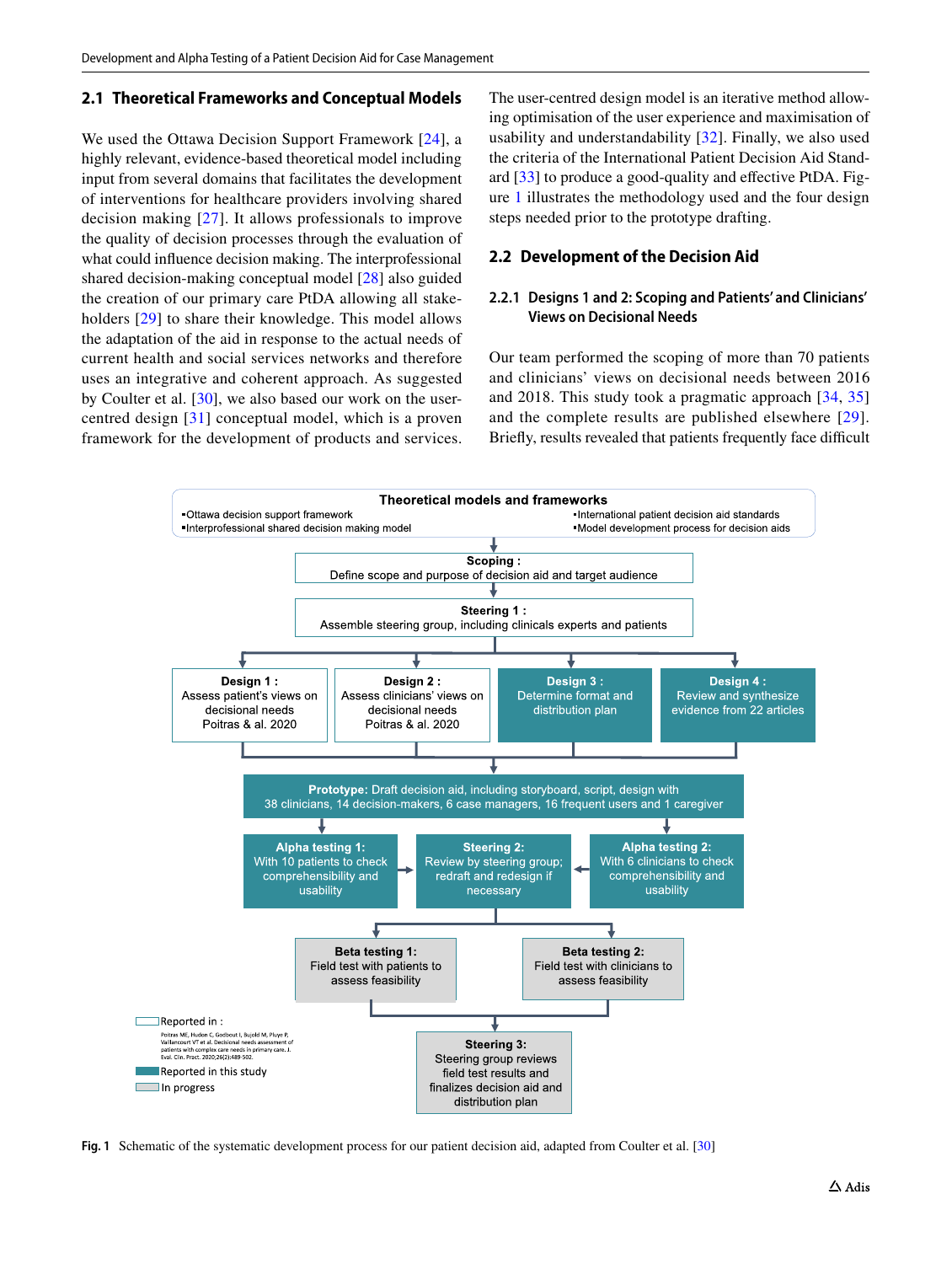dilemmas regarding their choices, or even priorities, in terms of health management [\[29\]](#page-8-16). We also found that, according to patients and clinicians, the decision about engaging in CM (or not) was crucial to reach patient health-related outcomes. Patients and clinicians revealed that a decision aid could better support shared decision-making processes to engage (or not) in CM. More specifcally, patients revealed that this decision aid could inform them about the harms and benefts of each option. Clinicians described that a decision aid could help them be more comfortable when they presented options and scientifc evidence. Clinicians perceived that a decision aid could support patients in reiterating their choice to remain engaged in a CM program. Indeed, clinicians observed that the patients' engagement decreases over time. Including several stakeholders from multiple backgrounds allowed us to obtain a wider spectrum of comments representing diferent perspectives on the decision aid.

### **2.2.2 Design 3: Content, Design and Distribution Plan**

This part of the user-centred design was embedded in the study aiming to assess decisional needs. While assessing the clinicians and patients' views on decisional needs (design steps 1 and 2), we also asked them about their preferences regarding content, visual aspect and format of the PtDA (Electronic Supplementary Material [ESM]). Focus groups and individual interviews were recorded and transcribed. Analysis was performed in an iterative manner. We performed a qualitative hybrid thematic analysis (deductive/ inductive) assisted by NVivo 11 Software to identify relevant content and format for the PtDA. We also identifed facilitators and barriers of the use of the PtDA to build an efficient distribution plan in further steps. This type of analysis allows the combination of themes derived from philosophical frameworks (deductive) and those emerging from participants' discussions (inductive). The coding scheme was supported by the user experience honeycomb that allows exploration of several facets of experience such as usability, accessibility, credibility and usefulness.

### **2.2.3 Design 4: Review and Synthesise Evidence**

Informed by the results of a systematic review on the characteristics of CM in primary care for frequent users of healthcare by Hudon and colleagues [\[19\]](#page-8-7), we aimed to include data on the frequency of hospitalisation, length of hospitalisation, emergency visits and the cost of hospitalisation. Briefy, this systematic review, guided by the PRISMA (Preferred Reporting Items for Systematic Reviews and Meta-Analyses) reporting guidelines, identifed 22 eligible publications. Because of the low number and high heterogeneity of the studies, the pooling of the studies and meta-analysis was feasible for the cost of hospitalisation only (no diference was observed, data not shown). More details about the methods used for this systematic review can be found in the published paper [\[19](#page-8-7)].

Taking this into account and to better translate evidence to patients, our team chose to support our decision aid with the literature synthesis of articles (without a meta-analysis) included in Hudon and colleagues' systematic review [\[19](#page-8-7)], which considers the infuence of contexts and interactional elements on patient outcomes (harms and benefts).

### **2.2.4 Prototype**

Deductive analysis complemented by inductive analysis allowed the identifcation of new themes emerging from interviews. Data were triangulated among sources and discussed according to the conceptual frameworks used to support the development process in a shared decision context. With the comments of stakeholders and data generated from the literature synthesis, we created a prototype of a PtDA.

### **2.3 Alpha Testing**

Coulter and colleagues [\[30\]](#page-8-17) recommend conducting alpha testing with both patients and clinicians. We therefore included three patient-partners and six case managers in the design step based on their availability and interest. We also recruited seven patients, through regional case managers, who evaluated the aid and allowed us to reach data saturation. Individual interviews using think-aloud methods [\[37](#page-8-23)] were conducted using the user experience honeycomb [[38](#page-8-24)]. As we used a user-centred design, which is iterative, the number of evaluation rounds needed is not predefned and is rather defned by the needs expressed by the stakeholders. In our case, three rounds were required to reach acceptability.

After the interview, participants were invited to complete an adaptation of the Decision Self Efficacy Scale Questionnaire developed by O'Connor [[39\]](#page-8-25) and Lalonde (ESM) to measure the acceptability of our PtDA, both quantitatively and qualitatively. Briefy, this survey contains nine questions to assess the content and presentation of the PtDA, two questions graded from 1 to 10 to measure the general appreciation of content and visual aspect and fnally, three open-ended questions to identify aspects that were appreciated, disliked and may need improvement. Quantitative data were analysed with Excel software and qualitative data with content analysis. After each round, the research team adapted the PtDA according to participants' feedback and a fnal version of the prototype was available for alpha testing.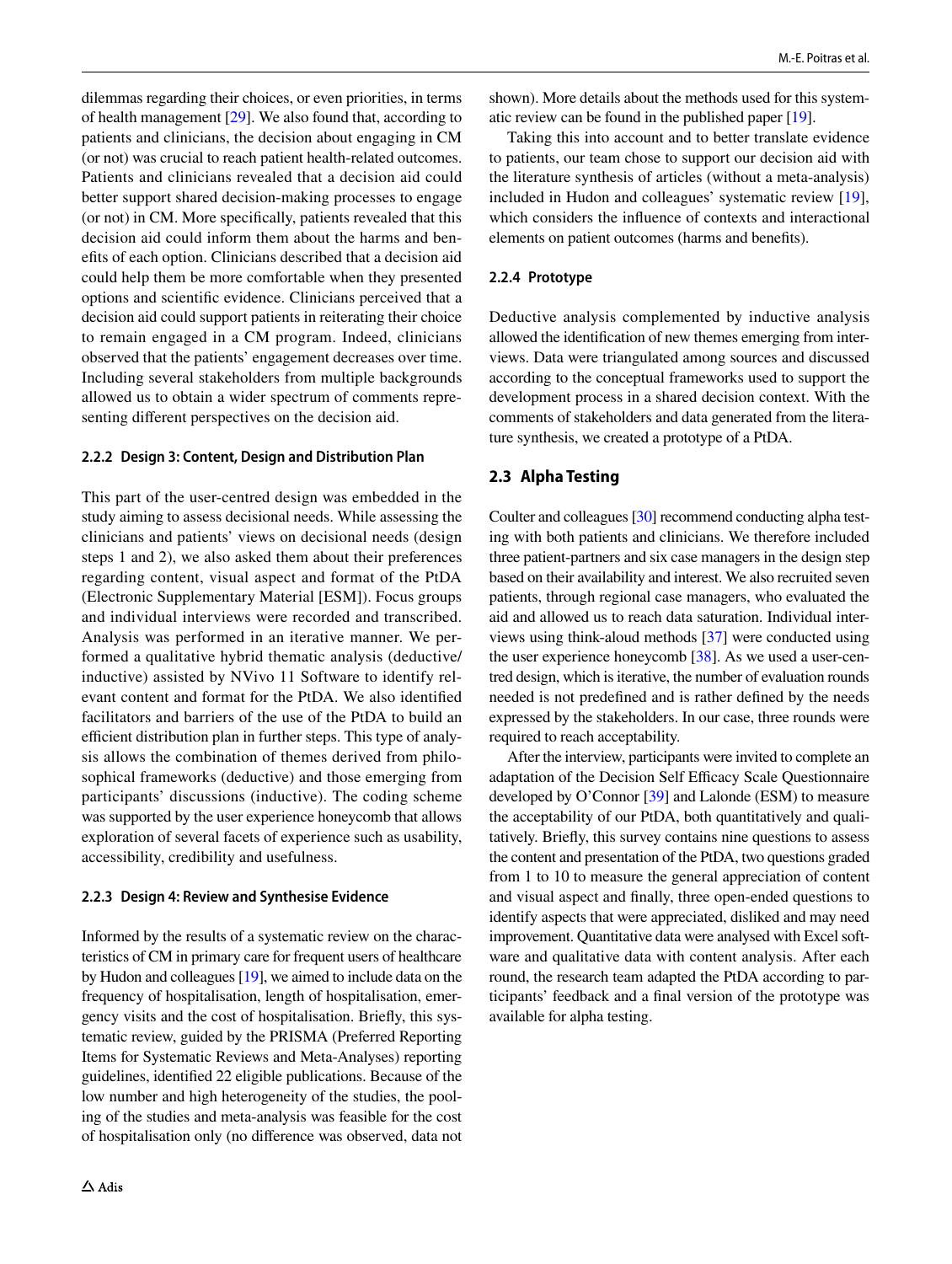### **3 Results**

### **3.1 Determination of Content and Design**

We found that a meta-analysis was not the appropriate method to document the effectiveness and outcomes of a complex intervention such as CM, even less so when patients are also presenting complex conditions. In the context of the literature synthesis for the construction of the PtDA, the meta-analysis was possible only for the cost of hospitalisation and there was no difference between control and intervention groups (data not shown). According to patient-partners and clinicians, this outcome was not relevant for shared decision making in a Canadian context of care because patients do not have to pay for their hospitalisation as it is publicly funded. We therefore did not include this result in our PtDA. The previous work performed by Hudon et al. [[19](#page-8-7)] allowed us to identify and include in our PtDA the following categories of patientrelated outcomes: healthcare condition; quality of life, use of healthcare services, relationship between patients and healthcare professionals, and accessibility to information and healthcare services.

All stakeholders agreed on the relevance of a PtDA to help patients assess their preferences and make a decision on their engagement in CM. All participants wanted an aid that is accessible, simple and easy to use to avoid burdening their tasks. We did not reach a consensus on the format because some participants, regardless of their occupation, preferred a paper format and others a digital format. For clinicians and decision makers who preferred the digital format, many of them mentioned that it would be preferable to connect the PtDA to current electronic medical software. Clinicians would like to have a section where the patient could write down his or her needs. Decision makers mentioned that patients would appreciate videos on the PtDA.

Clinicians expressed some concerns about the confidentiality aspect as a limit to PtDA use. Some of them reported the fact that using a tool in a paper format could allow anyone to have access to personal data recorded on the tool. Thus, it would make anyone able to read a patient's confidential data or medical records as it is easier for a paper format tool to be inadvertently left on the corner of a table, for example, for anyone to see. That would obviously not be the case if using an electronic version on a computer. Additionally, in their view, their current workload (reports and forms to fill out), could reduce the tool's usefulness. To optimise the usability of the PtDA, they told us that it must be simple, easily available (visibility), adaptable (patients, relatives, caregivers) and accessible among clinicians.

#### **3.2 Prototype**

With the feedback from stakeholders, the research team created a prototype of the decision aid in French. The prototype contained the following six sections: (1) defnition of CM and roles of case managers; (2) benefts and harms of CM for patients and for healthcare organisations compared to usual care and some statistics about pre- and post-intervention outcomes based on scientifc evidence; (3) clinical vignettes on real cases that can help patients understand how CM can help them in managing their health; (4) a series of questions to help patients identify their personal values and the importance they place on the advantages and disadvantages of CM; (5) a series of questions assessing patient healthcare situations and personal objectives; and (6) the SURE test to evaluate patients' decisional conficts and their comfort with their decisions [[40\]](#page-8-26).

### **3.3 Alpha Testing (Acceptability)**

To investigate PtDA acceptability according to patientpartners, patients and clinicians, we performed a smallscale in-depth exploration. Three back-and-forth rounds were required to improve the PtDA and reach acceptability (Figs. 1–4 of the ESM). Globally, all stakeholders found the aid very relevant and patient centred. Recurring comments related to the quantity and the complexity of the information presented recommended decreasing the amount of information to keep the PtDA as simple as possible and to use simpler vocabulary (lay language). Everyone appreciated the section presenting clinical vignettes and proposed to improve these by adding barriers and facilitators of the decision-making process. Stakeholders also helped the research team developing an aid that presents options in a balanced manner and that is not skewed towards on one of the options.

Specifcally, clinicians suggested including factors infuencing the success of CM to inform patients that impacts of CM vary. They also recommended showing benefts and disadvantages of the decision options (engage in CM, continue with usual care or postpone the decision), and not only the advantages and disadvantages of CM. Clinicians also said that the aid was helpful to understand the way patients think and it was useful to measure the gap between clinician and patient perspectives. They also mentioned that they could use the PtDA to promote health services. In this sense, they recommended providing the aid in a kit from which they could select sections they needed according to clinical settings and patients.

Patient-partners provided relevant recommendations such as making the facts and examples more concrete, removing vocabulary that patients might perceive as derogatory and addressing the message directly to them (message expressed in the second person). They also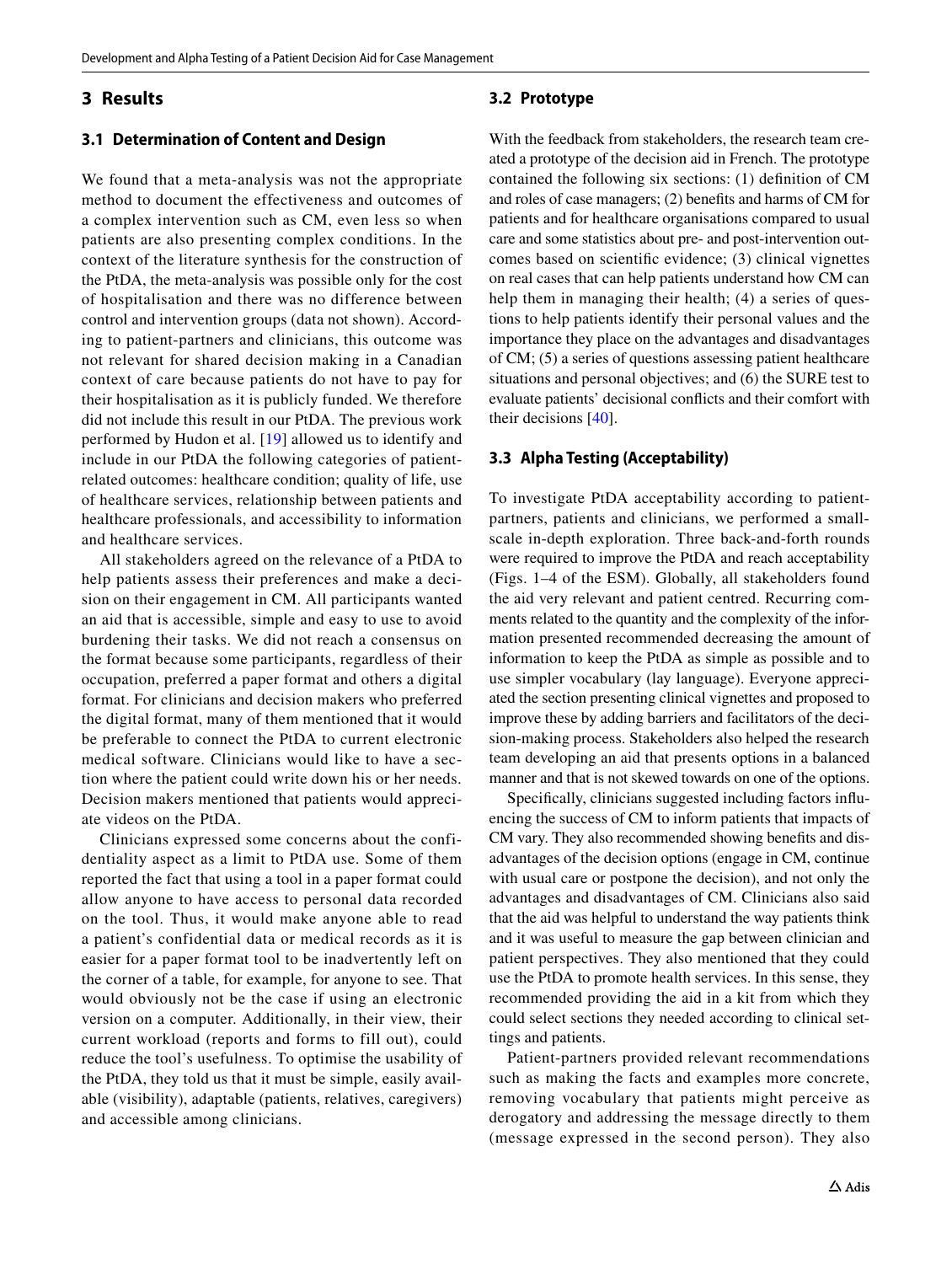proposed to add a small section describing who were the potential users of the PtDA.

They appreciated the clinical vignettes and reported that it was eloquent and that they could identify with the fictive high-user patients. They suggest adding a blank clinical vignette in which patients could write about their own stories, values and health conditiosn. They also stated that it was rewarding for them to know that CM exists and that they could benefit from it. Half of them expressed the need for some information about community organisations and available services.

According to these results and suggestions provided by alpha testing, we modified and improved the prototype and produced a ten-page final version (ESM). This version was simplified and refined. It contains enough clear information to better guide patients in their decisionmaking process (Fig. [2\)](#page-5-0).

### **4 Discussion**

We developed and evaluated a PtDA, based on the Ottawa Decision Support Framework, to help patients with complex care needs who are frequent users of healthcare services in engaging in CM. This PtDA included three options: engaging in CM, maintaining usual care or postponing their decision. First, we found that systematic reviews and a metaanalysis were not appropriate for complex interventions with patients living with complex conditions. Overall, we found that all stakeholders agreed on the relevance of a PtDA. However, they did not reach a consensus on the format: paper vs digital. In addition, between the initial version of the PtDA and the version produced by three iterative cycles, the most signifcant changes were the number of pages, the vocabulary used and a substantial reduction in written content. These results led us to make the following observations.

First, we found that a meta-analysis was not the best method to report the efectiveness of complex interventions



<span id="page-5-0"></span>**Fig. 2** Excerpt of the answers to the acceptability questionnaire for the fnal patient decision aid prototype. **a** Relevance and presentation of sections and information, **b** amount of information presented, **c** orientation of the aid and **d** overall assessment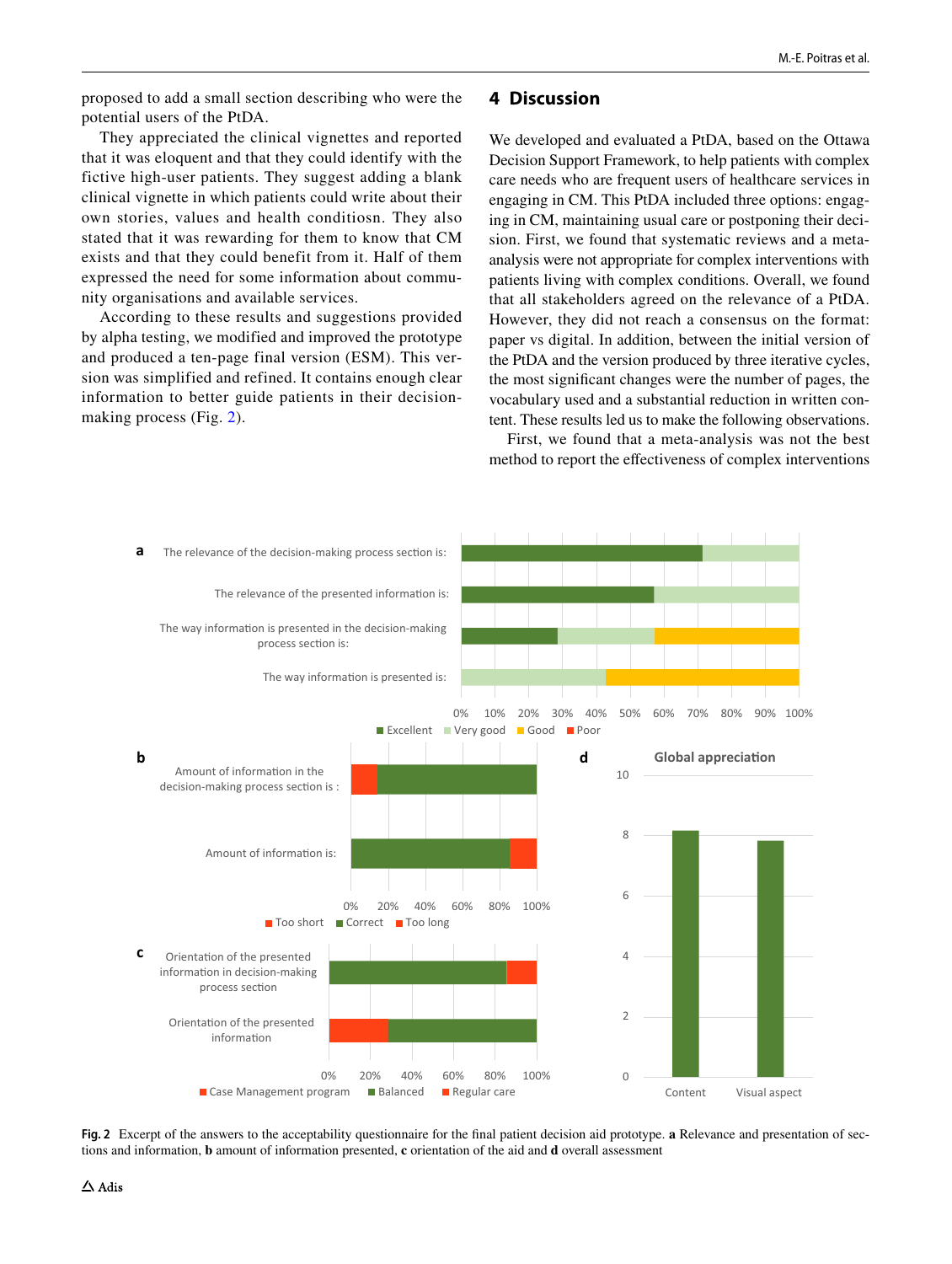with patients living with complex conditions. Indeed, a meta-analysis tends to fnd modest efects of behavioural change interventions [\[41](#page-8-27)], even less in regard to complex interventions and context  $[42]$  $[42]$ . In addition to the heterogeneity of interventions included in the same review, results depend on several elements such as patient and clinician behaviours and the level of involvement in the process. For these reasons, some authors conduct a realist synthesis [[36](#page-8-28)] to better understand contexts and mechanisms of complex interventions conducting to positive patient reported experience measures rather than their measurable impacts. Integrating both qualitative and quantitative data [\[43\]](#page-9-1) allows more explicit details on the importance of context and patient engagement to reach positive health-related outcomes.

Moreover, in the context of a CM program for high users of healthcare services, a meta-analysis has some limitations for patient-related outcomes because they did not inform about the intervention's process or the patient engagement level in his/her own self-management process [[36](#page-8-28), [44\]](#page-9-2). In other words, the measured outcomes sometimes do not refect what the patient is really experiencing. A higher complexity of intervention brings higher heterogeneity and it became difficult to present evidence-based outcomes to the patients. Another factor that makes the data synthesis difficult is the inability to pool the studies together. This may be explained by the fact that multiple diferent time points can be used and that no clear descriptions of the intervention are presented in most of the published articles [[45\]](#page-9-3). None of the frameworks or guidelines available really mention how to report intervention characteristics [\[41](#page-8-27)], which are most of the time multi-component and depend on the behaviours of the people involved. Currently, the development of PtDAs is informed by theoretical models and intuitive methods rather than systematic methods [\[46](#page-9-4), [47\]](#page-9-5), which lead to poor reproducibility. Nevertheless, current frameworks provide important key steps to fulfl in the development process of a PtDA specific for complex interventions. As the current available guidelines and frameworks are not sufficient to guide the cocreation of PtDA used in complex interventions, additional work is still needed to document this process.

Second, we found that all stakeholders agreed on the relevance of a PtDA but did not reach a consensus on the format: paper vs digital. Patients would prefer to have a paper format because it is more accessible and simpler, which is consistent with the literature  $[48, 49]$  $[48, 49]$  $[48, 49]$  $[48, 49]$ . This can also be explained by the fact that most of our patients had a lower socioeconomic status and that this may increase the preference for paper PtDA format [\[49](#page-9-7)]. Clinicians preferred digital PtDA, which can be explained by the fact that they can add their own notes in the fle, save it for later consultations and track the changes in the patient's decision-making process. Those observations are consistent with the literature [[49](#page-9-7)].

As the format does not infuence the knowledge acquisition and reduction in decisional confict [\[50\]](#page-9-8), the next important step is to target the audience's preference regarding the PtDA format to maximise its utilisation.

Finally, between the initial version of the PtDA and the version produced by three iterative cycles, the most signifcant changes were the number of pages, the vocabulary used and the substantial reduction in written content. As shown in our evaluation process, the inclusion of several stakeholders in the development of PtDA, as suggested by guidelines [\[30](#page-8-17)], is essential to capture all diferent perspectives. This is consistent with previous studies showing that clinicians and patients have diferent points of view regarding health issues and content of PtDA [\[51,](#page-9-9) [52](#page-9-10)]. Their perspectives, when brought together, allowed the creation of a patient-centred tool that can be used by patients and clinicians. However, as reported by Ankolekar and colleagues [[51\]](#page-9-9), involving a large number of stakeholders in a co-creation process can increase developmental time and cost. It took 3 years for a part-time coordinator to recruit participants, conduct interviews, and process and analyse the data generated by more than 70 participants. Consequently, researchers must plan enough human resources for the development of a PtDA. In our study, the major concern expressed by the patientpartners and the clinicians in each evaluation round of the alpha testing was the complexity of vocabulary used and the amount of information in the PtDA. As recommended by the Ottawa Hospital Research Institute, language used in the tool must be readable at a grade 8 level [[27\]](#page-8-14) and this is what we have tried to achieve with the feedback from our stakeholders. For the next steps prior to implementation, case managers will be validating (beta testing) our aid in primary care settings to evaluate its efects on the knowledge of the patients, their decision comfort and decision durability, for which we expect improvements.

#### **4.1 Strengths and Limitations**

The user-centred design is a strength of our study compared with other studies reviewed, as only about half of those involved patients in the development of their decision aids [\[30\]](#page-8-17). It is essential in the co-creation of a PtDA to incorporate patient perspectives and expertise and to use a user-centred design. For example, the inclusion of clinical vignettes was made following a suggestion from a patientpartner and this section was one of the most appreciated by all stakeholders. Another supporting example is that the need to include information on community organisations and available services emerged from several patients' feedback. Co-creation with an interprofessional team is also a strength of our study as this promoted efficiency and positive outcomes for the patients  $[19]$  $[19]$ . We included five types of clinicians and some decision makers. This allowed us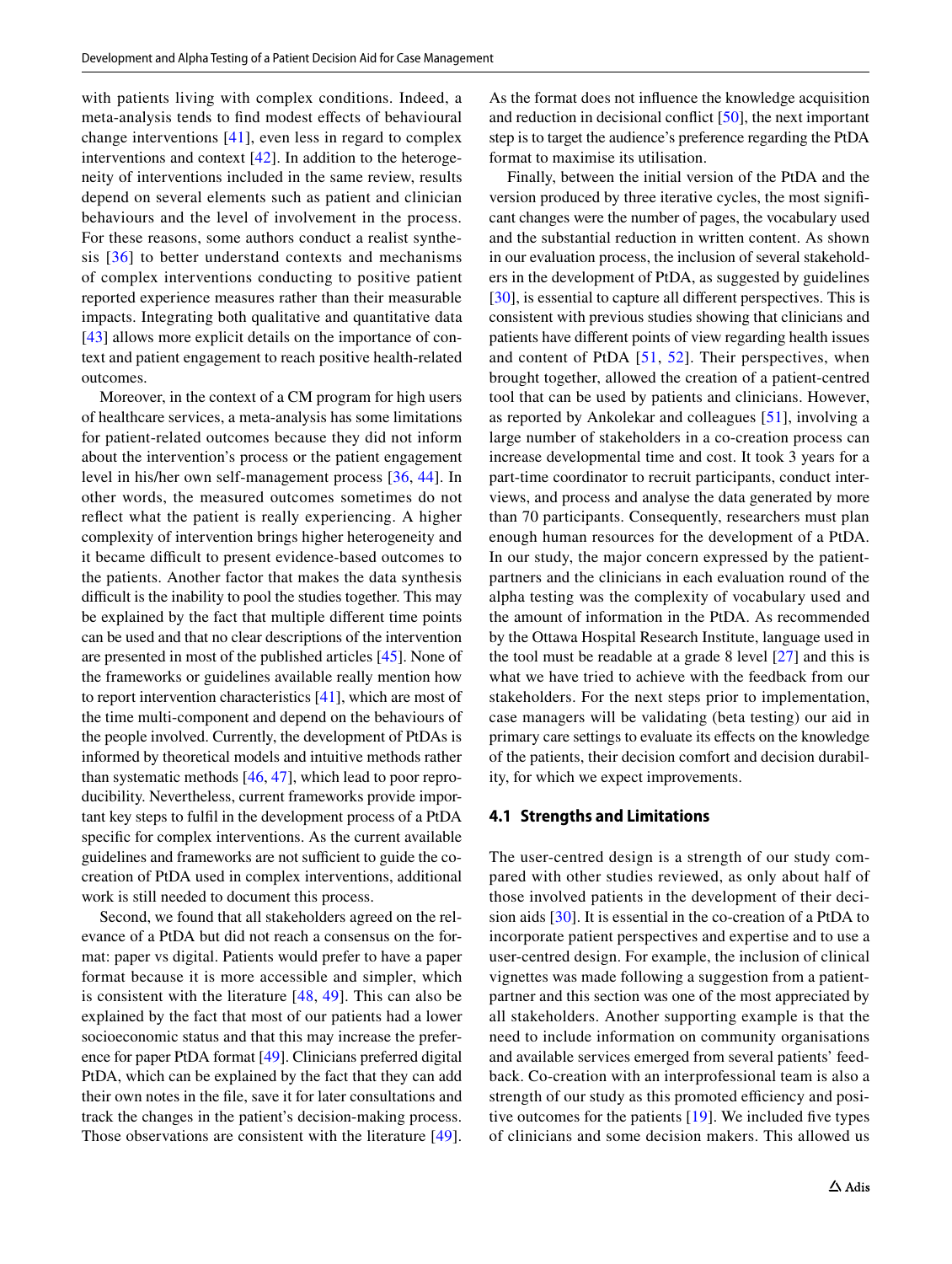to merge the expertise of several individuals and create an aid that can be used by a wide variety of professionals.

Our co-creation process involved various participants, leading to a large spectrum of points of view. This made the integration of all those opinions challenging. The research team had to come to a decision on some elements, such as the PtDA's format, as the stakeholders reached no consensus. Even though small-scale in-depth exploration is recommended for alpha testing by the Ottawa Decision Support Framework [[27](#page-8-14)], the inclusion of only 16 stakeholders in the PtDA's evaluation may represent a limitation. We also had to deal with the limited availability of the clinicians and some difficulty while working with patients, as they constitute a population with specifc needs. However, we did reach data saturation.

### **5 Conclusions**

We developed and assessed alpha testing of a PtDA to support patients with complex care needs and who are high users of healthcare services. This patient-oriented tool should contribute to improve shared decision making with patients and allow them to make their decision while considering all advantages and disadvantages of their options in terms of engaging in CM or continuing with usual care. At the end of the process, patients will make their decision according to their personal objectives and values. We now need to evaluate the aid in the feld with patients and clinicians with beta testing and develop an implementation strategy. Further research is needed to support the process of creating decision aids in the context of complex interventions that require the integration of contextual data to inform us of the efectiveness of those interventions and its impact on patient-related outcomes.

**Acknowledgements** The authors thank all the patients that contributed to this research, the Quebec SPOR SUPPORT Unit. France Légaré holds the Canada Research Chair in Shared Decision Making and Knowledge Translation.

### **Declarations**

**Funding** This research project was funded by the Quebec-SPOR SUP-PORT Unit, a methodological platform of the Canadian Institutes of Health Research, Strategy for Patient-Oriented Research.

**Conflicts of Interest/Competing Interests** Marie-Eve Poitra, France Légaré, Vanessa T. Vaillancourt, Isabelle Godbout, Annie Poirier, Karina Prévost, Claude Spence, Maud-Christine Chouinard, Hervé Tchala Vignon Zomahoun, Lobna Khadhraoui, José Massougbodji, Mathieu Bujold, Pierre Pluye and Catherine Hudon have no conficts of interest that are directly relevant to the content of this article.

**Availability of Data and Material** The datasets generated and/or analysed during the current study are available from the corresponding author on reasonable request.

**Consent to participate** All participants gave their informed consent to participate in the study.

**Consent to publish** All authors gave their consent to publish and approved the fnal version of the article.

**Code Availability** Not applicable.

**Authors' Contributions** MEP is the principal investigator of the study. She conceived the idea for the paper and led the writing. VTV and FL were major contributors to the drafting of the paper. CH is the principal author of the systematic review used to create the decision aid. FL, IG, MB, CP, AP, MCC, BD, PP, KP and CH were involved in the design, data collection and conduct of the study. HZTV, JM and LK were involved in the data extraction and analysis.

## **References**

- <span id="page-7-0"></span>1. Chan BT, Ovens HJ. Frequent users of emergency departments. Do they also use family physicians' services? Can Fam Physician. 2002;48:1654–60.
- <span id="page-7-1"></span>2. Lee KH, Davenport L. Can case management interventions reduce the number of emergency department visits by frequent users? Health Care Manag. 2006;25(2):155–9. [https://doi.](https://doi.org/10.1097/00126450-200604000-00008) [org/10.1097/00126450-200604000-00008](https://doi.org/10.1097/00126450-200604000-00008).
- <span id="page-7-2"></span>3. Hayes SL, Salzberg CA, McCarthy D, Radley DC, Abrams MK, Shah T, et al. High-need, high-cost patients: who are they and how do they use health care? A population-based comparison of demographics, health care use, and expenditures. Issue Brief (Commonw Fund). 2016;26:1–14.
- 4. Byrne M, Murphy AW, Plunkett PK, McGee HM, Murray A, Bury G. Frequent attenders to an emergency department: a study of primary health care use, medical profle, and psychosocial characteristics. Ann Emerg Med. 2003;41(3):309–18. [https://doi.](https://doi.org/10.1067/mem.2003.68) [org/10.1067/mem.2003.68](https://doi.org/10.1067/mem.2003.68).
- 5. Hansagi H, Olsson M, Sjoberg S, Tomson Y, Goransson S. Frequent use of the hospital emergency department is indicative of high use of other health care services. Ann Emerg Med. 2001;37(6):561–7.<https://doi.org/10.1067/mem.2001.111762>.
- <span id="page-7-3"></span>6. Kumar GS, Klein R. Efectiveness of case management strategies in reducing emergency department visits in frequent user patient populations: a systematic review. J Emerg Med. 2013;44(3):717– 29.<https://doi.org/10.1016/j.jemermed.2012.08.035>.
- <span id="page-7-4"></span>7. Wammes JJG, van der Wees PJ, Tanke MAC, Westert GP, Jeurissen PPT. Systematic review of high-cost patients' characteristics and healthcare utilisation. BMJ Open. 2018;8(9):e023113. [https](https://doi.org/10.1136/bmjopen-2018-023113) [://doi.org/10.1136/bmjopen-2018-023113](https://doi.org/10.1136/bmjopen-2018-023113).
- <span id="page-7-5"></span>8. Chiu YM, Vanasse A, Courteau J, Chouinard MC, Dubois MF, Dubuc N, et al. Persistent frequent emergency department users with chronic conditions: a population-based cohort study. PLoS ONE. 2020;15(2):e0229022. [https://doi.org/10.1371/journ](https://doi.org/10.1371/journal.pone.0229022) [al.pone.0229022](https://doi.org/10.1371/journal.pone.0229022).
- <span id="page-7-6"></span>9. Billings J, Raven MC. Dispelling an urban legend: frequent emergency department users have substantial burden of disease.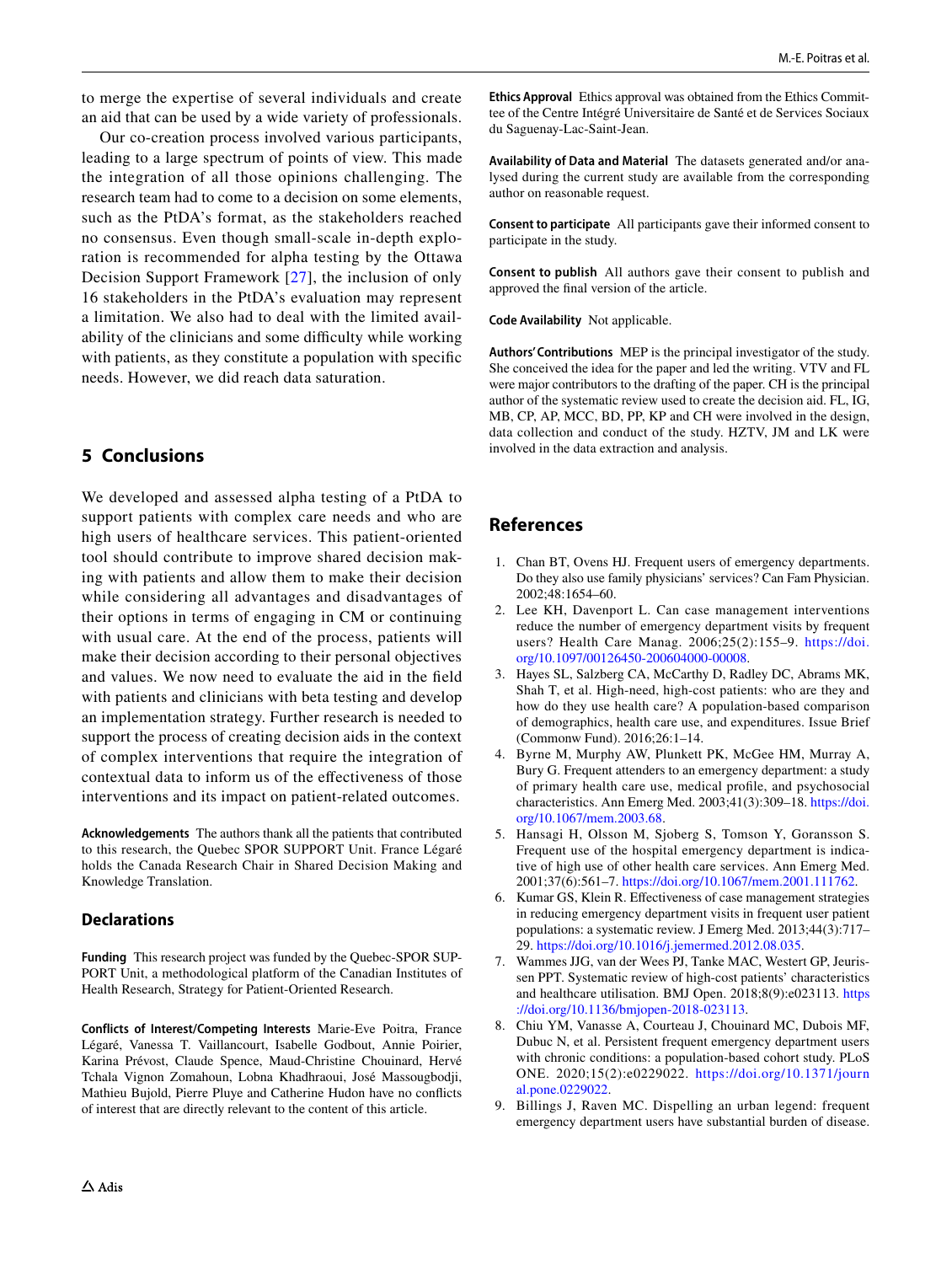Health Afairs (Project Hope). 2013;32(12):2099–108. [https://doi.](https://doi.org/10.1377/hlthaff.2012.1276) org/10.1377/hlthaff.2012.1276.

- <span id="page-8-0"></span>10. Aggarwal, M. et Hutchison, B. (2012). Vers une stratégie des soins primaires pour le Canada. Fondation canadienne pour l'amélioration des services de santé. [http://www.cfhi-fcass.ca/](http://www.cfhi-fcass.ca/Libraries/Reports/Primary-Care-Strategy-FR.sflb.ashx) [Libraries/Reports/Primary-Care-Strategy-FR.sfb.ashx](http://www.cfhi-fcass.ca/Libraries/Reports/Primary-Care-Strategy-FR.sflb.ashx)
- <span id="page-8-1"></span>11. Government of Canada. Canada's health care system. 2020. [https://www.canada.ca/en/health-canada/services/health-care](https://www.canada.ca/en/health-canada/services/health-care-system/reports-publications/health-care-system/canada.html)[system/reports-publications/health-care-system/canada.html](https://www.canada.ca/en/health-canada/services/health-care-system/reports-publications/health-care-system/canada.html). Accessed 14 Jul 2020.
- <span id="page-8-2"></span>12. Wodchis WP, Austin PC, Henry DA. A 3-year study of highcost users of health care. Can Med Assoc J. 2016;188(3):182–8. [https://doi.org/10.1503/cmaj.150064.](https://doi.org/10.1503/cmaj.150064)
- <span id="page-8-3"></span>13. Poitras ME, Maltais ME, Bestard-Denommé L, Stewart M, Fortin M. What are the efective elements in patient-centered and multimorbidity care? A scoping review. BMC Health Serv Res. 2018;18(1):446. <https://doi.org/10.1186/s12913-018-3213-8>.
- <span id="page-8-4"></span>14. Roberts SR, Crigler J, Ramirez C, Sisco D, Early GL. Working with socially and medically complex patients: when care transitions are circular, overlapping, and continual rather than linear and fnite. J Healthc Qual. 2015;37(4):245–65. [https://](https://doi.org/10.1097/jhq.0000000000000006) [doi.org/10.1097/jhq.0000000000000006](https://doi.org/10.1097/jhq.0000000000000006).
- <span id="page-8-5"></span>15. Reeves S, Zwarenstein M, Goldman J, Barr H, Freeth D, Hammick M, et al. Interprofessional education: effects on professional practice and health care outcomes. Cochrane Database Syst Rev. 2008. [https://doi.org/10.1002/14651858.CD002213.](https://doi.org/10.1002/14651858.CD002213.pub2) [pub2.](https://doi.org/10.1002/14651858.CD002213.pub2)
- 16. Reeves S, Zwarenstein M, Goldman J, Barr H, Freeth D, Koppel I, et al. The efectiveness of interprofessional education: key fndings from a new systematic review. J Interprof Care. 2010;24(3):230–41. [https://doi.org/10.3109/135618209031634](https://doi.org/10.3109/13561820903163405) [05.](https://doi.org/10.3109/13561820903163405)
- 17. Zwarenstein M, Goldman J, Reeves S. Interprofessional collaboration: effects of practice-based interventions on professional practice and healthcare outcomes. Cochrane Database Syst Rev. 2009. [https://doi.org/10.1002/14651858.CD000072.pub2.](https://doi.org/10.1002/14651858.CD000072.pub2)
- <span id="page-8-6"></span>18. Damery S, Flanagan S, Combes G. Does integrated care reduce hospital activity for patients with chronic diseases? An umbrella review of systematic reviews. BMJ Open. 2016;6(11):e011952. [https://doi.org/10.1136/bmjopen-2016-011952.](https://doi.org/10.1136/bmjopen-2016-011952)
- <span id="page-8-7"></span>19. Hudon C, Chouinard MC, Pluye P, El Sherif R, Bush PL, Rihoux B, et al. Characteristics of case management in primary care associated with positive outcomes for frequent users of health care: a systematic review. Ann Fam Med. 2019;17(5):448–58. [https://](https://doi.org/10.1370/afm.2419) [doi.org/10.1370/afm.2419.](https://doi.org/10.1370/afm.2419)
- <span id="page-8-8"></span>20. Hudon C, Chouinard MC, Lambert M, Dufour I, Krieg C. Efectiveness of case management interventions for frequent users of healthcare services: a scoping review. BMJ Open. 2016;6(9):e012353. [https://doi.org/10.1136/bmjopen-2016-01235](https://doi.org/10.1136/bmjopen-2016-012353) [3](https://doi.org/10.1136/bmjopen-2016-012353).
- <span id="page-8-9"></span>21. Elwyn G, Frosch DL, Kobrin S. Implementing shared decision-making: consider all the consequences. Implement Sci. 2016;11:114. [https://doi.org/10.1186/s13012-016-0480-9.](https://doi.org/10.1186/s13012-016-0480-9)
- <span id="page-8-10"></span>22. Labrecque M, Paunescu C, Plesu I, Stacey D, Legare F. Evaluation of the efect of a patient decision aid about vasectomy on the decision-making process: a randomized trial. Contraception. 2010;82(6):556–62. [https://doi.org/10.1016/j.contracept](https://doi.org/10.1016/j.contraception.2010.05.003) [ion.2010.05.003](https://doi.org/10.1016/j.contraception.2010.05.003).
- 23. O'Connor AM, Tugwell P, Wells GA, Elmslie T, Jolly E, Hollingworth G, et al. A decision aid for women considering hormone therapy after menopause: decision support framework and evaluation. Patient Educ Counsel. 1998;33(3):267–79. [https://doi.](https://doi.org/10.1016/s0738-3991(98)00026-3) [org/10.1016/s0738-3991\(98\)00026-3.](https://doi.org/10.1016/s0738-3991(98)00026-3)
- <span id="page-8-13"></span>24. Stacey D, Legare F, Col NF, Bennett CL, Barry MJ, Eden KB, et al. Decision aids for people facing health treatment or

screening decisions. Cochrane Database Syst Rev. 2014. [https://](https://doi.org/10.1002/14651858.CD001431.pub4) [doi.org/10.1002/14651858.CD001431.pub4.](https://doi.org/10.1002/14651858.CD001431.pub4)

- <span id="page-8-11"></span>25. Towle A, Godolphin W. Framework for teaching and learning informed shared decision making. BMJ (Clin Res Ed). 1999;319(7212):766–71. [https://doi.org/10.1136/](https://doi.org/10.1136/bmj.319.7212.766) [bmj.319.7212.766.](https://doi.org/10.1136/bmj.319.7212.766)
- <span id="page-8-12"></span>26. Shay LA, Lafata JE. Where is the evidence? A systematic review of shared decision making and patient outcomes. Med Decis Mak. 2015;35(1):114–31.<https://doi.org/10.1177/0272989x14551638>.
- <span id="page-8-14"></span>27. The Ottawa Hospital Research Institute. Ottawa Decision Support Framework (ODSF). 2020. [https://decisionaid.ohri.ca/odsf.](https://decisionaid.ohri.ca/odsf.html) [html](https://decisionaid.ohri.ca/odsf.html). Accessed 18 May 2020.
- <span id="page-8-15"></span>28. Légaré F, Stacey D, Gagnon S, Dunn S, Pluye P, Frosch D, et al. Validating a conceptual model for an inter-professional approach to shared decision making: a mixed methods study. J Eval Clin Pract. 2011;17(4):554–64. [https://doi.org/10.111](https://doi.org/10.1111/j.1365-2753.2010.01515.x) [1/j.1365-2753.2010.01515.x](https://doi.org/10.1111/j.1365-2753.2010.01515.x).
- <span id="page-8-16"></span>29. Poitras ME, Hudon C, Godbout I, Bujold M, Pluye P, Vaillancourt VT, et al. Decisional needs assessment of patients with complex care needs in primary care. J Eval Clin Pract. 2020;26(2):489–502. [https://doi.org/10.1111/jep.13325.](https://doi.org/10.1111/jep.13325)
- <span id="page-8-17"></span>30. Coulter A, Stilwell D, Kryworuchko J, Mullen PD, Ng CJ, van der Weijden T. A systematic development process for patient decision aids. BMC Med Inform Decis Mak. 2013;13(Suppl. 2):S2. [https://doi.org/10.1186/1472-6947-13-s2-s2.](https://doi.org/10.1186/1472-6947-13-s2-s2)
- <span id="page-8-18"></span>31. Witteman HO, Dansokho SC, Colquhoun H, Coulter A, Dugas M, Fagerlin A, et al. User-centered design and the development of patient decision aids: protocol for a systematic review. Syst Rev. 2015;4(1):11. <https://doi.org/10.1186/2046-4053-4-11>.
- <span id="page-8-19"></span>32. Luna D, Quispe M, Gonzalez Z, Alemrares A, Risk M, Garcia Aurelio M, et al. User-centered design to develop clinical applications: literature review. Stud Health Technol Inform. 2015;216:967.
- <span id="page-8-20"></span>33. Elwyn G, O'Connor A, Stacey D, Volk R, Edwards A, Coulter A, et al. Developing a quality criteria framework for patient decision aids: online international Delphi consensus process. BMJ (Clin Res Ed). 2006;333(7565):417. [https://doi.](https://doi.org/10.1136/bmj.38926.629329.AE) [org/10.1136/bmj.38926.629329.AE](https://doi.org/10.1136/bmj.38926.629329.AE).
- <span id="page-8-21"></span>34. Creswell J. Research design: qualitative, quantitative, and mixed methods approaches. 3rd ed. Thousand Oaks, CA: Sage Publications Inc.; 2009.
- <span id="page-8-22"></span>35. Creswell J, Clark V, Creswell JW. Designing and conducting mixed methods research. 2nd ed. Los Angeles, CA: Sage Publications Inc.; 2011.
- <span id="page-8-28"></span>36. Hudon C, Chouinard MC, Aubrey-Bassler K, Muhajarine N, Burge F, Bush PL, et al. Case management in primary care for frequent users of health care services: a realist synthesis. Ann Fam Med. 2020;18(3):218–26. [https://doi.org/10.1370/](https://doi.org/10.1370/afm.2499) [afm.2499.](https://doi.org/10.1370/afm.2499)
- <span id="page-8-23"></span>37. Charters E. The use of think-aloud methods in qualitative research: an introduction to think-aloud methods. Brock Educ. 2003;12(2):68–82.
- <span id="page-8-24"></span>38. Morville P. User experience design. Ann Arbor (MI): Semantic Studios. 2020. [https://semanticstudios.com/user\\_experience\\_desig](http://semanticstudios.com/user_experience_design/) [n/.](http://semanticstudios.com/user_experience_design/) Accessed 28 Nov 2019.
- <span id="page-8-25"></span>39. O'Connor AM. Validation of a decisional confict scale. Med Decis Mak. 1995;15(1):25–30. [https://doi.org/10.1177/02729](https://doi.org/10.1177/0272989x9501500105) [89x9501500105.](https://doi.org/10.1177/0272989x9501500105)
- <span id="page-8-26"></span>40. Legare F, Kearing S, Clay K, Gagnon S, D'Amours D, Rousseau M, et al. Are you SURE? Assessing patient decisional conflict with a 4-item screening test. Can Fam Physician. 2010;56(8):e308–e314314.
- <span id="page-8-27"></span>41. Michie S, Fixsen D, Grimshaw JM, Eccles MP. Specifying and reporting complex behaviour change interventions: the need for a scientifc method. Implement Sci. 2009;4:40. [https://doi.](https://doi.org/10.1186/1748-5908-4-40) [org/10.1186/1748-5908-4-40](https://doi.org/10.1186/1748-5908-4-40).